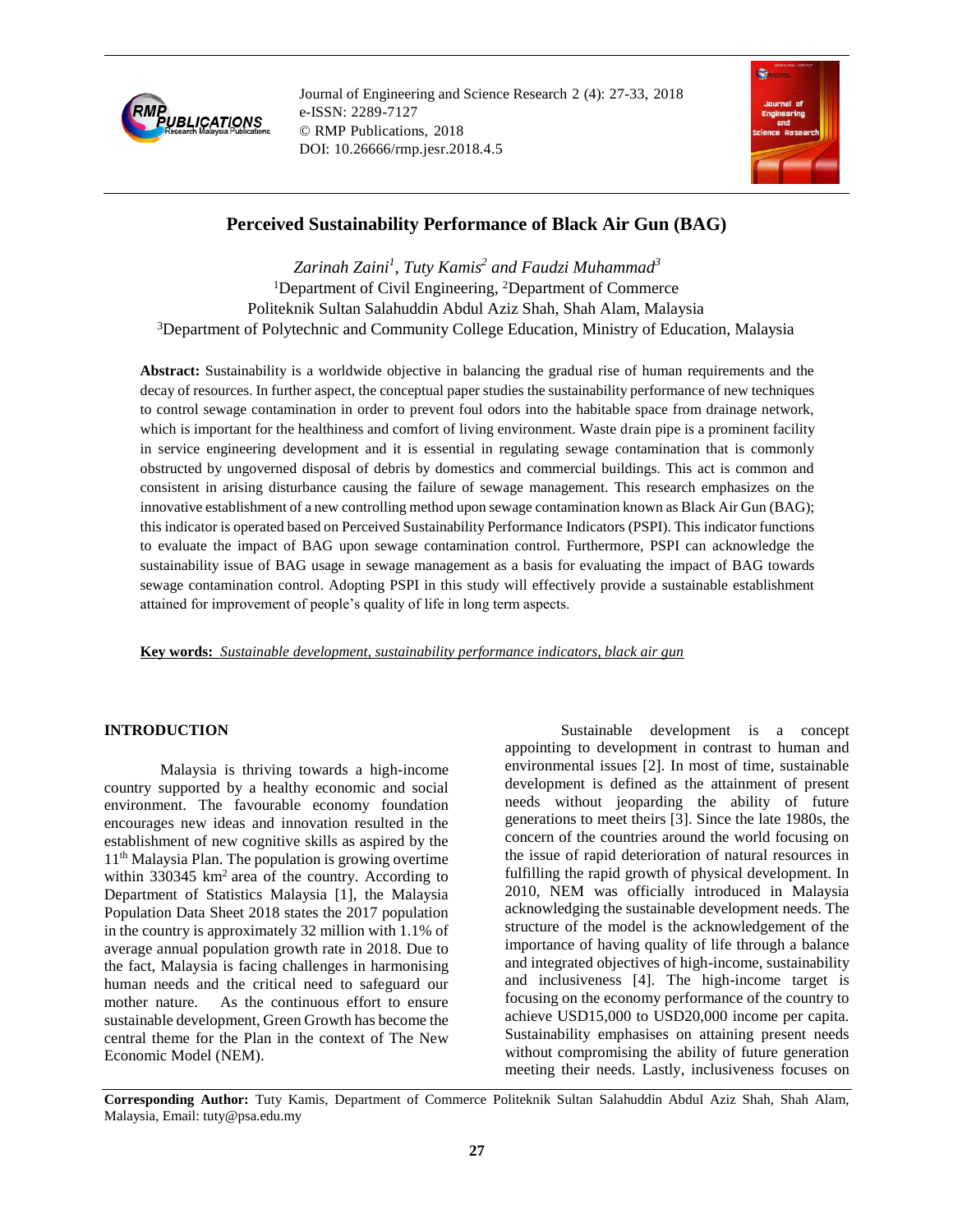the sharing of wealth of the country by all citizens despite their differences. Moving towards a highincome economy, innovation in producing wealth is more prominent compared to basic requirement enhancement. The utility of resources should reach its best potential in generating greatest benefit to the country [5].

Green growth is a fundamental shift in how Malaysians perceive the role of natural resources and the environment contributing to socio-economic development guarding both development advances and biodiversity [6]. Pursuing green growth requires the strengthening of environment enablement to facilitate a shift in the economy towards better sustainability. The transformation is for the determination of sustainability of nation's natural resources, reduction of pollution and elevation of energy, food and water protection. Therefore, the outlined strategy in attaining green growth for sustainability and pliability is through holistic management of resources including what we currently treat as wastes. All categories of wastes including sewage should be managed according to the life cycle approach. In Malaysia, the operation of sewage services is conducted by The Indah Water Consortium Sdn. Bhd. (IWK) and other concessions. The policies, including the goals and targets in sewage management are regulated and monitored by The Suruhanjaya Perkhidmitan Air Negara (SPAN); SPAN delegates economic regulation for customers' protection and sustainability of sewage management. Domestics, commercial, industrial and government premises are deemed as the sewage service customers [7].

Many programmes were planned and conducted to educate people regarding pollution, despite the impact remains miniscule. Sewage contamination due to the water waft in waste drain pipes blocked by accumulation of debris that is launched without proper regulation resulted in odour pollution. The wastes from households come in drastic variations in aspects of quantity and composition, their effects are no longer handiest by way of own family size, but also by using the varied living conduct of the occupants and other elements which include water consumption, for instance, varies broadly with own family conduct and climatic situations [8]. Researchers deliberated the composition of sewage from house is influence greatly by methods of practices involving the use of soaps, detergents, rubbish grinders, washing machines, and, in some areas, home water-softening unit [8].

Therefore, an innovation of new technique to resolve blockage of waste drain pipe is a critically needed contribution. From the problem solving activity, a group of diploma students in the Civil

Engineering from Politeknik Sultan Salahuddin Abdul Aziz Shah has introduced what they called as the Black Air Gun (BAG) in 2014 [9]. BAG is a tool that could help household solving their waste drain pipe blockage problem and thus preventing the sewage pollution. Despite its technical potential, the potential of BAG from the sustainability context remains unclear. Due to this scenario, this conceptual paper is produced to explore the potential evaluation assessment mechanism to evaluate the sustainability performance of BAG. The Perceived Sustainability Performance Indicators (PSPI) [2] is used as the principal evaluation guidance for BAG in serving its purpose of existence. The word perceived is used since the indicators evaluate preliminary potential of BAG and this is very important before further and detail laboratory tests to be conducted on the prototype. Conducting laboratory tests to a new product before a comprehensive evaluation to the potential by a set of experts might be time consuming and involve in unnecessary monetary spending.

### **Research objective**

The main objective of this study is to introduce set of perceived sustainability performance that could evaluate the potential of a new innovation prior further laboratory testing to be conducted.

### **LITERATURE REVIEW**

### **Sustainability themes in Malaysia**

Malaysia plays a prominent role in executing and promoting sustainable development. Sustainable development is naturally a philosophical notion. Many studies in this area segment similar definition of sustainable development [10], [11], [12] with one provided by The Brundtland's Report [13]. Economic, environmental and social pillars are involved in sustainable development to attain to present needs without jeopardy of future requirements [14]. Sustainable development can be attained by considering the basic needs of all for a better quality of life. The physical ecosystem will strive to transformation through economic growth and development [13]. Despite the accumulation of vast amounts of data for sustainability performance, studies upon impact on sustainability are still in scarcity [15].

Sustainable development will be perceived as a process of continuous improvement of environmental, economic and social performance even though there were more than one aspect upon concerning sustainability due to the variation of the concept, a comparable pattern can be detected. Maximization of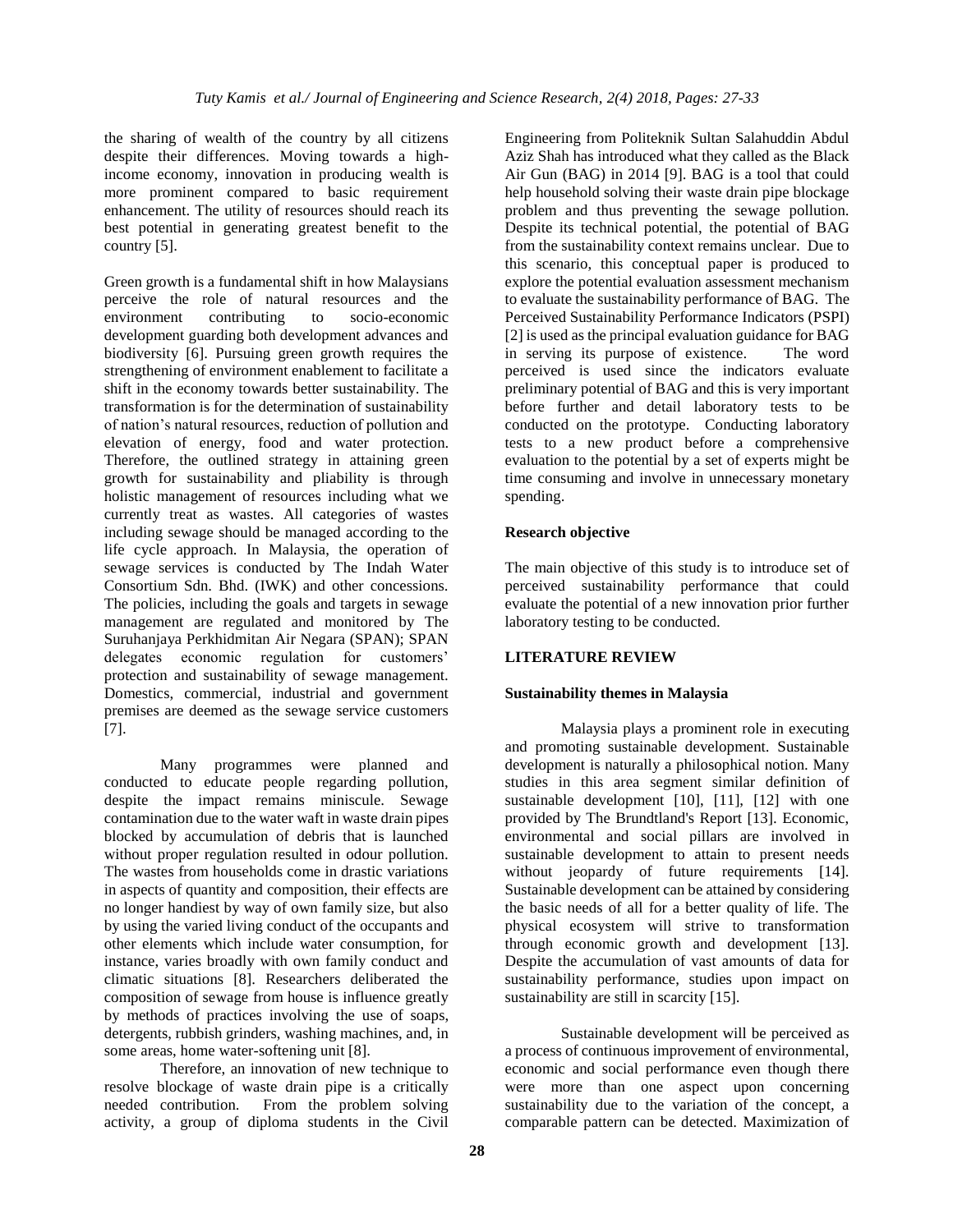the research commences their enquiries from exploration of the Triple Bottom Line (TBL) topics. TBL recognizes sustainability because the formation of the 3 interrelated pillars of economic, social and environmental sustainability [16]. Preceding studies discovered the most famous methods for sustainability performance evaluation is through the usage of performance indicators that permitting the provision of data for decision making purposes [17]. The Global Reporting Initiative outlines to record sustainability overall performance with huge variety of indicators [18]. Wherein, the World Business Council for Sustainable Development 2000, highlights ecoefficiency indicating environmental and economic indicators only [19]. In line, The Perceived Sustainability Performance Indicators (PSPI) introduced by [2] seems as a comprehensive themes that address the sustainability issues from the context of environment, economy and social.

The impacts of the product innovation upon the people and surroundings during its operations, hold the similar weightage as the impact during the usage process. Generally, sustainability state during the development of BAG could be attained through a cautious consideration ensuring the product cost can be augmented; negative effects to the surrounding community can be reduced inclusive of natural ecology preservation. Associated economic, social and environmental needs of the BAG can be balanced based on the considerations. Within the economic needs, the consideration of the ability of BAG contributing to a healthy economic growth of the nation is to be accounted during product planning and development. In addition, sustainable performance of BAG is evaluated by PSPI. This indicator serves as the basis for evaluation of the impact of BAG upon sewage contamination control. Besides that, PSPI can address sustainability issues of utilizing BAG in sewage management. A sustainable development improving quality of life in long term aspect can be attained through adopting PSPI in the study.

# **Perceived sustainability performance indicators (PSPI) for BAG**

Sustainability is a global aim in achieving stability between the rapid growth of human needs and deterioration of resources. In the process of developing BAG, collective idea and knowledge of multidisciplinary experts in completion of the product development process. Sustainability is more than just the preach for greener or advocacy for nature friendly environment. Sustainability possesses three pillars: economics, social and environmental aspects [16]. PSPI is inclusive of sustainability themes [2] which can be

used for identification of user perceiving the sustainability performance of BAG. Table 1 presents the sustainability performance indicator.

|                | <b>INDICATORS</b>                                                                                                                |    | Sustainability<br><b>Themes</b> |            |  |  |
|----------------|----------------------------------------------------------------------------------------------------------------------------------|----|---------------------------------|------------|--|--|
|                |                                                                                                                                  | ES | <b>SS</b>                       | <b>ENS</b> |  |  |
| 1              | The reduce in overall product<br>cost                                                                                            | T  |                                 |            |  |  |
| $\overline{c}$ | The reduce in the overall<br>operational cost (including<br>maintenance cost) of the<br>product                                  | /  |                                 |            |  |  |
| 3              | The increase in workers'<br>productivity                                                                                         | /  | $\sqrt{2}$                      |            |  |  |
| 4              | The increase in the overall<br>people that will benefit from<br>this product                                                     |    |                                 |            |  |  |
| 5              | The increase in the level of<br>users', workers' and<br>neighbours' health                                                       |    |                                 |            |  |  |
| 6              | The increase in the level of<br>users', workers' and<br>neighbours' safety                                                       |    | 7                               |            |  |  |
| 7              | The increase in the ability of<br>the product to facilitate the<br>user to practice religious<br>teachings harmoniously          |    | /                               |            |  |  |
| 8              | The increase in the ability of<br>the product to help in<br>maintaining the cultural<br>heritage and leisure of the<br>community |    | 7                               |            |  |  |
| 9              | The increase in the level of<br>surrounding air quality upon<br>the product operation in the<br>long term                        |    | 7                               | 7          |  |  |
| 10             | The increase in the level of<br>surrounding water quality upon<br>the product operation in the<br>long term                      |    |                                 | 7          |  |  |
| 11             | The increase of potential life-<br>long learning programmes for<br>the user due to the existence of<br>the product               | /  | 7                               |            |  |  |
| 12             | The increase of potential up-<br>skilling/reskilling programmes<br>for the user due to the<br>existence of the product           | /  | $\sqrt{2}$                      |            |  |  |
| 13             | The potential of improving<br>drainage network due to the<br>existence of the product                                            | /  | 7                               |            |  |  |
| 14             | The increase for new products<br>developments                                                                                    | Т  | Т                               |            |  |  |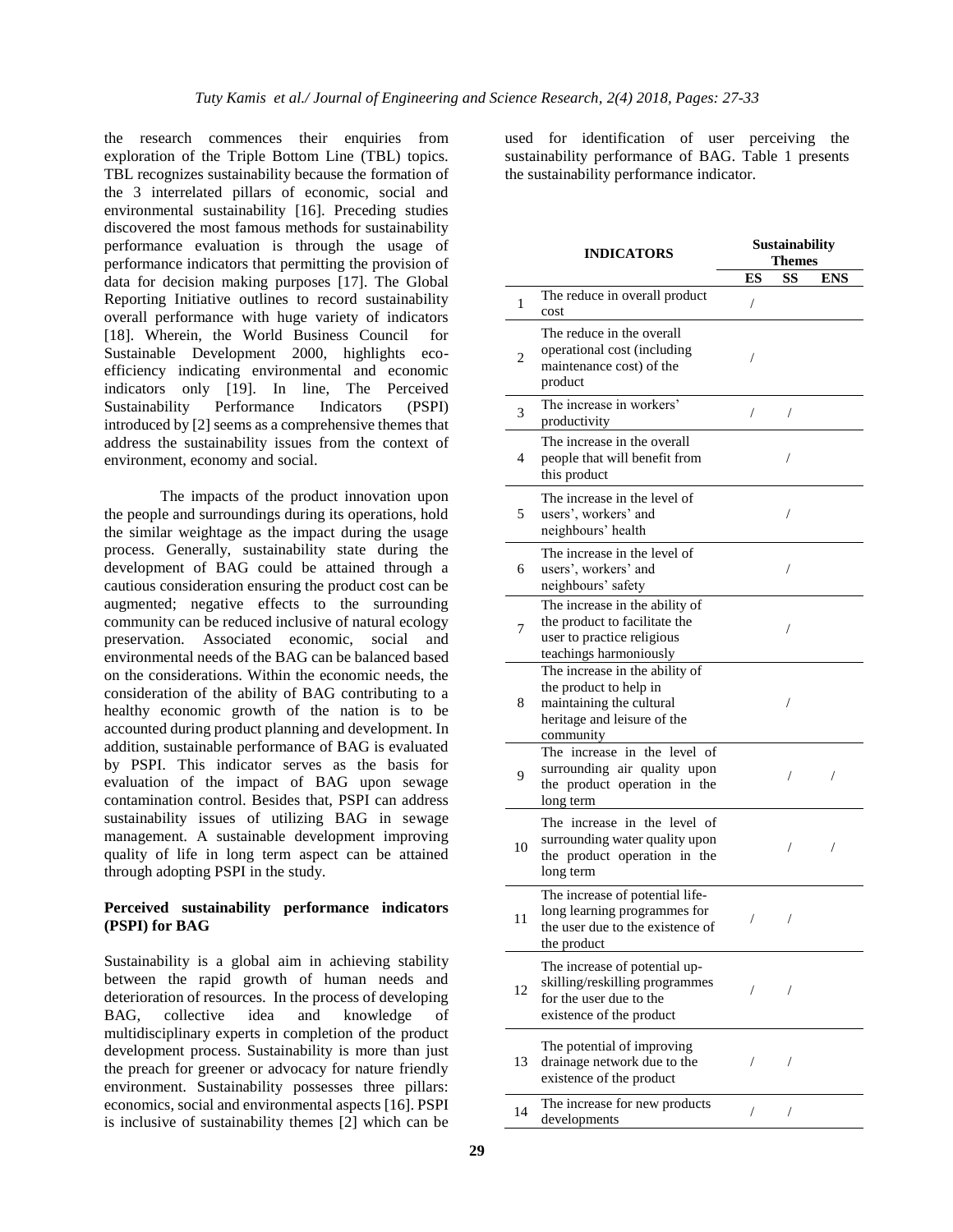| 15 | The increase of independent<br>user to help reducing sewage<br>contamination                                                           | / | T |   |
|----|----------------------------------------------------------------------------------------------------------------------------------------|---|---|---|
| 16 | The increase of awareness in<br>to reduce sewage<br>contamination activities                                                           | 7 | 7 |   |
| 17 | The increase of social<br>participation and inter-racial<br>cohesion due to the existence<br>of the product                            |   | 7 |   |
| 18 | The increase of potential that<br>the product will not lead to<br>massive changes in the natural<br>ecology                            |   |   | / |
| 19 | The increase of potential that<br>the product will not lead<br>massive extinction of plants<br>and animals in the surrounding<br>areas |   |   | 7 |
| 20 | The increase of potential that<br>the product to utilise local<br>materials                                                            | 7 |   | 1 |
| 21 | The increase of potential that<br>the product to adopt energy<br>efficiency solutions                                                  | / |   | 7 |
| 22 | The increase of potential that<br>the product to adopt renewable<br>energy sources                                                     |   |   | / |
| 23 | The increase of potential that<br>product will not use hazardous<br>materials                                                          |   |   |   |
| 24 | The increase of potential that<br>that the product to utilise rapid<br>renewable materials                                             |   |   | / |
| 25 | The increase of potential that<br>the product will reduce<br>material wastages                                                         | / |   |   |

Table 1 Sustainability performance indicators (Sources: Nawawi et al,2015)

#### **Black Air Gun (BAG)**

Waste drain pipe is one of the most essential facilities in building service engineering and it is prominent to regulate sewage contamination induced by debris released without control particularly through domestic and commercial buildings, they are common and a disturbance causing sewage management to fail. The blocked [20] waste drain pipe from the sink will be flushed to the floor trap before their entry to the inspection chamber and then they will flow to the sewerage manhole. Meanwhile, floor traps are constructed specifically to trap waste from entering the sewerage system. The waste will be stored gradually in floor traps and over the time, the accumulation becomes

compact. As a result, the drain line becomes narrow as the flow in waterway to the inspection chamber is affected. The rest of the waste occupies the entire floor trap (inspection chamber) contributing to sewage contamination.

This problem needs to be accounted immediately and one of the actions to be commenced is by using a hand pump available in hardware stores. This method is effective if the clogged sink is newly built in the initial stage but in a critical condition, the pump does not work on heavily saturated wastes. The next method to be directed is dispensing acid to relieve trapped wastes. However, the acid only penetrates the outer part of the waste instead of the bottomless part because of the heavy accumulation of saturated, thick and tough layers of wastes. Normally users will utilize a plumber service for better eradication. Plumber's job is very important in handling clogged sink issues with their full schedule. Commonly, plumber's service charges rely on the distance, location and the severity of the clogging. Clients' choices of plumber depend on their affordability of the service charge.

According to the blockage pipe report at the Penjara Sungai Buloh in 2012 (Table 2), it has been presented that 18 units of 651 units were involved. The repair cost per unit is RM80 and the amount purchased by the organization is RM1440. In addition, during the repair work, it foul odors were released when the waste is dissolved which disrupts the comfort of users. Users have other options by purchasing a tool of 2.7kg in market costing approximately RM1900. The tool is made of steel and it utilizes air pressure to dispose the clogged waste in the pipe. It requires meticulous care to prevent rusting and any damages, it can only be repaired by a specialist through a registered distributor. Due to high cost and its requirement of use when the pipe is blocked, the tool is deemed as unnecessary to users. Therefore, the innovation of new techniques to overcome blocked of waste drain pipe by using the Black Air Gun (BAG) was introduced in 2014. This tool is cost effective compared to other instruments in the market that can help users to alleviate the blocked of waste drain pipe and thus, control sewage contamination.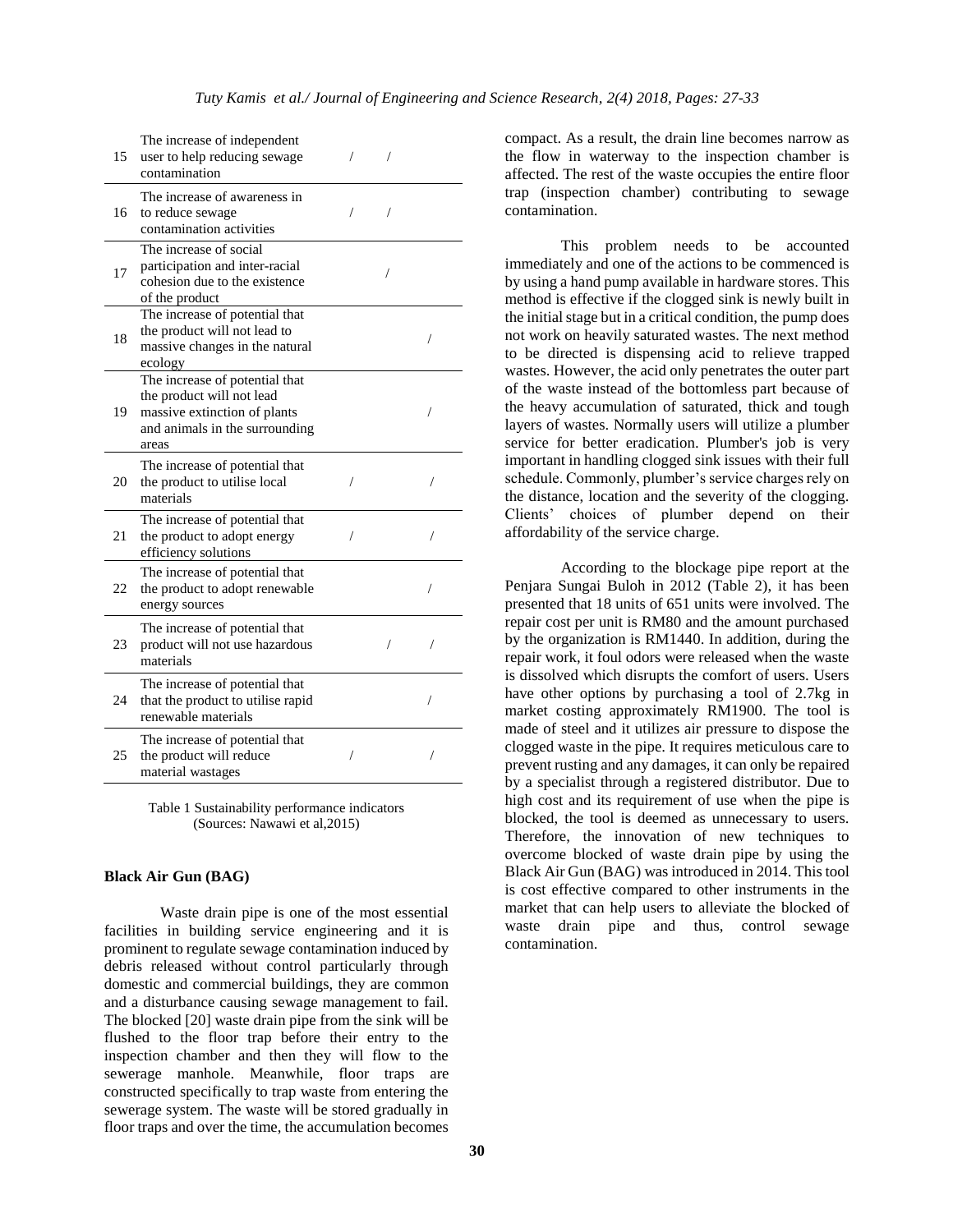| Class          | <b>Total/Unit</b> | <b>Living Unit</b>                 | Empty unit<br>$\mathfrak{S}$ | $\frac{(3)}{\text{Case of}}$ | Other units<br>Ā                                                                               |
|----------------|-------------------|------------------------------------|------------------------------|------------------------------|------------------------------------------------------------------------------------------------|
| $\mathsf{C}$   | 1                 | $\mathbf{1}$                       | L,                           | -                            | L                                                                                              |
| D              | 10                | 10                                 |                              |                              |                                                                                                |
| E              | 36                | 26                                 | $\overline{c}$               | $\overline{4}$               | 1-Develop-<br>ment office<br>2-Store<br>3-Kinder-<br>garden                                    |
| $\overline{F}$ | 44                | 34                                 | $\mathfrak{2}$               | 3                            | 4-Rest<br>House<br>1-Store                                                                     |
| G              | 560               | 454<br>(Married)<br>55<br>(Single) | 20                           | 11                           | 3-Rest<br>House<br>7- KAFA<br>classroom<br>1- KAFA<br>store<br>4- Kinder-<br>garden<br>1-Store |
| TOTAL          | 651               | 580                                | 24                           | 18                           | 29                                                                                             |

Cost of repairing: RM80 X 18 units  $=$  RM1440.00 (Sources: Development Unit of Penjara Sungai Buloh, 2012)

### Table 2 Report of waste drain pipe blockage at the Penjara Sungai Buloh in 2012

BAG is constructed using a 50mm diameter PVC pipe. This tool is designed with a foot pump. Air is blown in through foot pump that has a meter to measure air pressure within the BAG. Sluice valve ½ inch in size label with the number 4 is used to replace the picker assembly for air release. Sluice valve should be pulled immediately to ensure fast removal of air pressure. These tools are made of PVC; thus, it is light in weight and manageable to be handled. In addition, PVC is widely used in buildings and construction sectors such as for piping because it is relatively nonflammable, high durability, good insulation, and resistant to humidity [21]. The meter cover is also mounted to sustain damages against impact. Place holders are installed for simple handling during use. BAG also had a few achievements on innovation competition as shown in Table 2 and Figure 1.

| Competition                                 | Achievement                                       |
|---------------------------------------------|---------------------------------------------------|
| Civil Engineering<br>Department, Final Year | Top 5 and selected to the<br>Final Competition of |
| <b>Project Competition</b>                  | Polytechnic Projects                              |
| Politeknik Sultan<br>Salahuddin Abdul Aziz  | $2nd$ Place                                       |

| Shah Final Year Project       |                                |
|-------------------------------|--------------------------------|
| Competition 2014              |                                |
| International Innovation      | <b>Outstanding Achievement</b> |
| Festival 2014                 | Award                          |
|                               | Gold Medal                     |
| Conference, Competition       | Gold Medal                     |
| and Exhibition 2014           |                                |
| <b>IPTS</b> Design and        | 1. Gold Award                  |
| <b>Innovation Competition</b> | 2. Appreciation Award          |
| (PERINTIS 2014)               | "Malaysia Research &           |
|                               | <b>Innovation Society</b>      |
|                               | (MYRIS)                        |

Table 2 Achievement of BAG



Figure 1 Certificate and Medal Achievement of BAG

The use of BAG proves that the problem of drainage can be reduced. As a result, it proved that BAG could reduce 92.10% at cost and 59.26% on weight compared to the product that available in the market. However, BAG's performance should be assessed from the point of sustainability as well. Hence, this study emphasizes the sustainability performance of BAG measures using the sustainability performance indicators.

## **METHODOLOGY**

This is a quantitative study to determine the existence of sustainability performance of BAG upon sewage contamination control. The objectives can be attained through a descriptive survey where frequencies, mean scores, correlation and regression are produced. Cluster sampling is also utilized to identify the characteristics for inclusion of users of BAG in domestic and commercial building as subjects of this study. These identified users are considered important in the study because they have the experience in utilizing BAG. The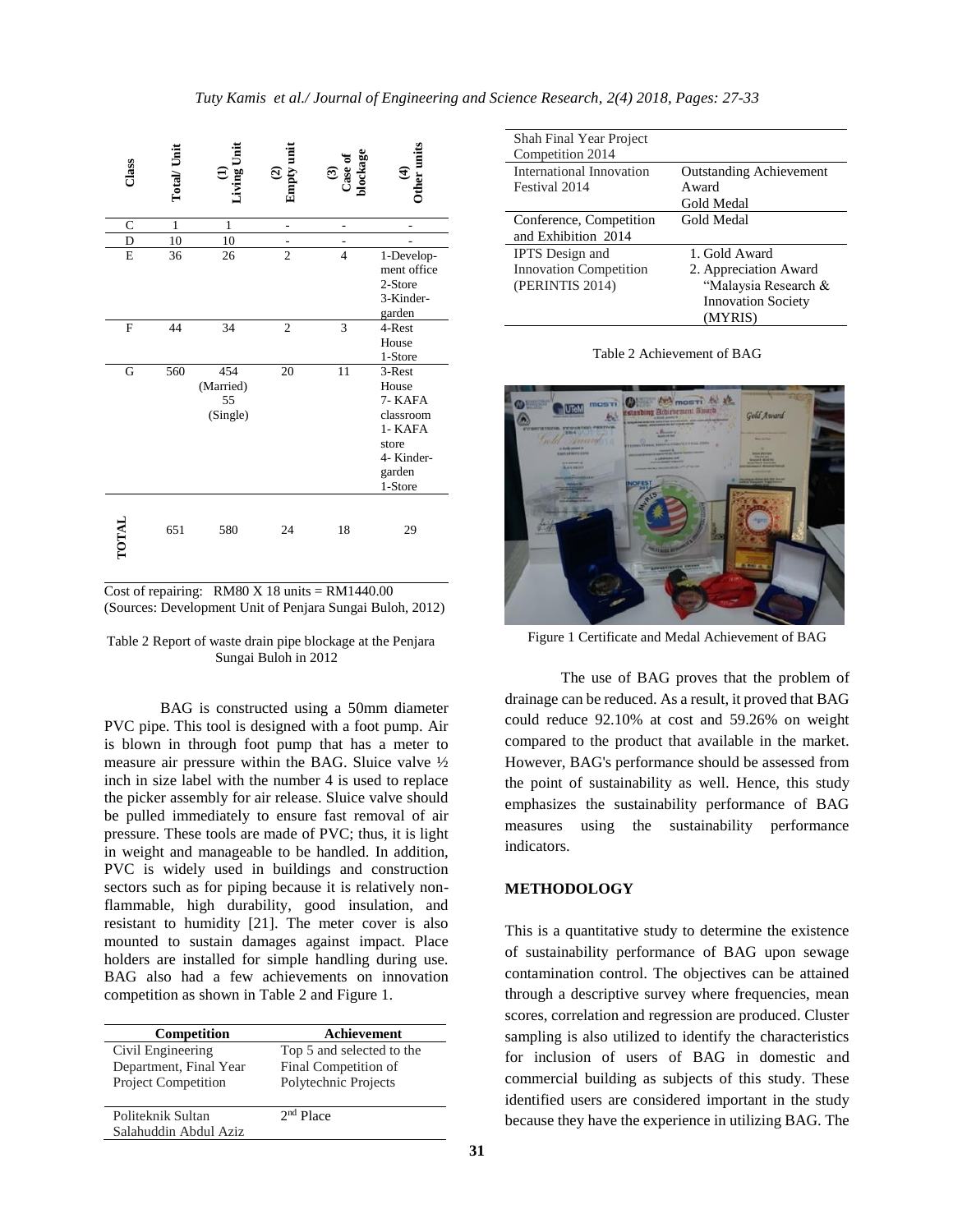samples in this study were selected according to the table of sample size developed by T. Roscoe [22]. Using cluster sampling, the sample size of this study comprises of selected units. Questionnaires were used to ascertain the user perceived sustainability of performance of BAG. A set of questionnaires was distributed to the selected respondents. In this study, the questionnaire has also adopted the Perceived Sustainability Performance Indicators (PSPI) [2].

# **CONCLUSION**

The ability of the BAG contributing to healthy economic growth of nation is to be considered within economic needs: product planning and development. Sustainable performance of BAG is measured by using PSPI. This indicator serves as the foundation for evaluation of the impact of BAG. Furthermore, PSPI can acknowledge sustainability issues of using BAG in sewage management. Adopting PSPI in this study will naturally encourage a sustainable development aiming for improvement of people's quality of life in a long term.

### **ACKNOWLEDGEMENTS**

The authors acknowledge the contribution of Politeknik Sultan Salahuddin Abdul Aziz Shah, Shah Alam, Selangor, Malaysia through the supporting of the research.

### **REFERENCES**

- [1] Department of Statistics Malaysia, 2018 retrieved on [https://www.dosm.gov.my](https://www.dosm.gov.my/)
- [2] Nawawi, A. H. & Muhammad, F. & Mahbub, R. & Zainul Abidin, N. 2015. Perceived Project Sustainability Performance Indicators (PPSPI) for Value Planning. Procedia - Social and Behavioral Sciences. 202. 89-97. 10.1016/j.sbspro.2015.08.211.
- [3] The Brundtland Report. 1987. Our Common Future: Report of the World Commission on Environment and Development. United Nations.
- [4] NEAC Malaysia: National Economic Advisory Council of Malaysia 2010. New Economic Model for Malaysia – Part 1. Percetakan Nasional Malaysia Berhad.
- [5] World Economic Forum (2012). The Global Competitiveness Report 2012-2013. www.weforum.org/gcr.
- [6] EPU Malaysia: The Economic Planning Unit of Malaysian Prime Minister Department, 2016. Eleventh Malaysia Plan 2016-2020. Malaysian Government. Malaysia.
- [7] Wan Abd Rahim Wan Abdullah 2011 An Overview of Malaysia's Sewerage Managemant, Ministry of of Energy, Green Technology and Water
- [8] V. G. Mackenzie. 1952. Research Studies on Individual Sewage Disposal Systems. Engineering Section of the American Public Health Association at the Seventy- ninth Annual Meeting in San Francisco, Calif., November I, 1951. pp. 411-416.
- [9] Zaini, Z. & Mohd Nor, N. & Mat Ujalan, M. R. & Kamarudin, M. F. & Hamzah, M.H. 2014. Black Air Gun – Final Year Student Project, Department of Civil, Politeknik Sultan Salahuddin Abdul Aziz Shah.
- [10] Joseph, C. 2013. Understanding sustainable development concept in Malaysia. Social Responsibility Journal, Vol. 9 Iss 3. pp. 441 -453
- [11] Goyal, P., Rahman, Z., Kazmi, A.A., 2013. Corporate sustainability performance and firm performance research. Management Decision, Vol.51 No. 2. pp. 361-379
- [12] Delai, I and Takahashi, S. 2011. Sustainability measurement system: a reference model proposal. Social Responsibility Journal, Vol. 7 No. 3 2011. pp. 438-471
- [13] Brundtland Report. 1987. Our Common Future, Chapter 2: Towards Sustainable Development. Retrieved on 22 October 2014 from [http://www.un](http://www.un-documents.net/)[documents.net](http://www.un-documents.net/)
- [14] Garcia, J. 2010. Assessment of Education for Sustainable Development in Universities in Costa Rica: Implications for Latin America and the Caribbean. Retrieved on 14 February 2018 from [http://www.earthcharterinaction.org/invent/images/](http://www.earthcharterinaction.org/invent/images/uploads/HESD-CostaRica-Garcia.pdf) [uploads/HESD-CostaRica-Garcia.pdf](http://www.earthcharterinaction.org/invent/images/uploads/HESD-CostaRica-Garcia.pdf)
- [15] Juhani Heilala, Marja Myllysilta, Saija Vatanen, VTT, Eeva Järvenpää, TTY, Kai Syrjälä, FIMECC. 2015. The Concept for Sustainability Performance Indicators, Reporting and Improvement.
- [16] Kucukvar, M., Egilmez, G., Tatari, O. 2014. Sustainability assessment of U.S. final consumption and investments: Triple-bottom-line input-output analysis. Journal of Cleaner Production 81. pp. 234- 243
- [17] Staniškis, J., Arbačiauskas, V. Sustainability Performance Indicators for Industrial Enterprise Management. Environmental Research, Engineering and Management- Aplinkos tyrimai, inžinerija ir vadyba. 2009. Vol. 48, No. 2. pp. 42-50. Kaunas, Technologija. ISSN 1392-1679.
- [18] GRI Global Reporting Initiative (2006), Sustainability Reporting Guidelines, RG 3.0.